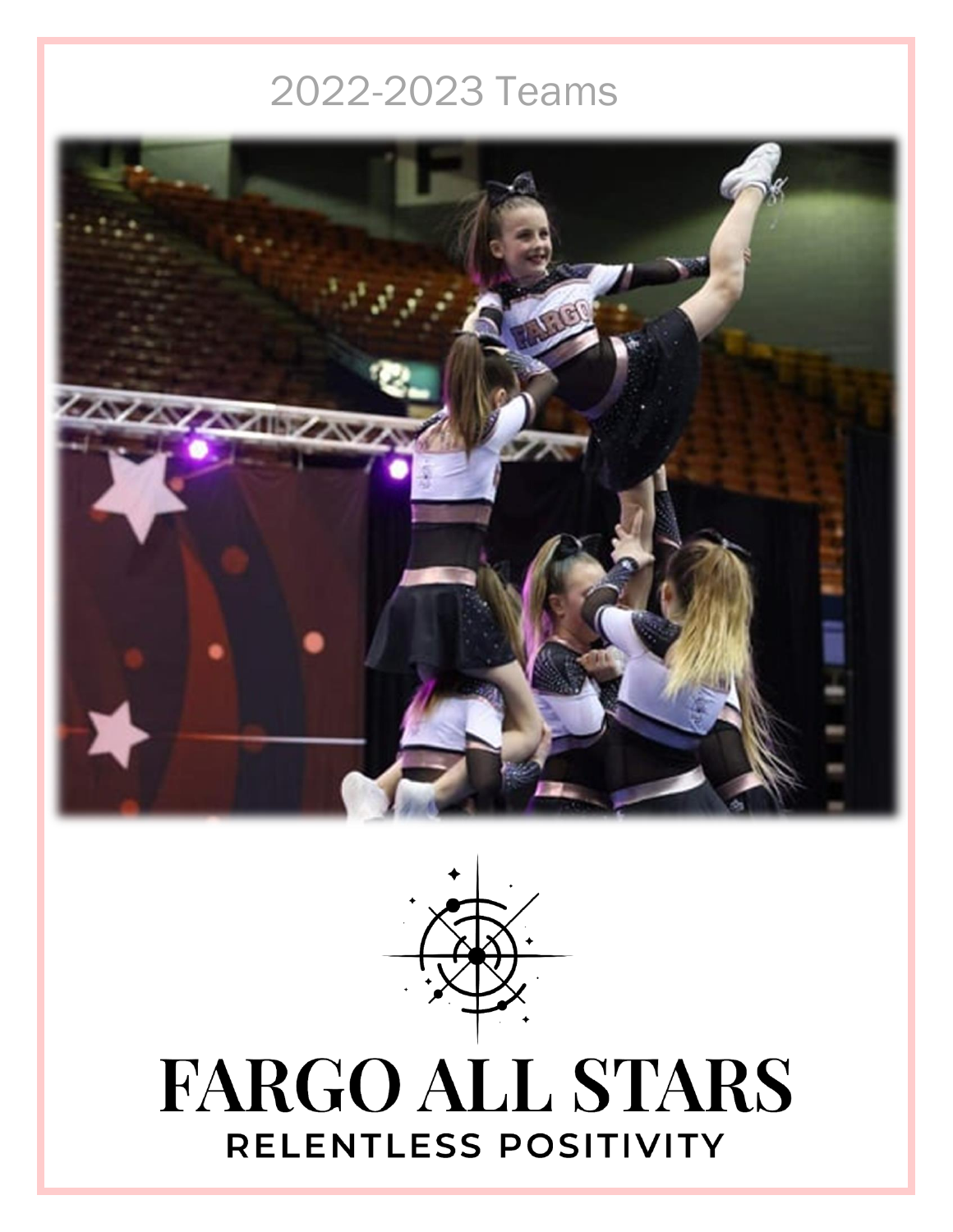#### **Contents**

| ☆ Elite & Prep   Tuition & Fees4            |  |
|---------------------------------------------|--|
|                                             |  |
|                                             |  |
|                                             |  |
| * Important Dates and Competitions 8        |  |
|                                             |  |
| * Attendance, Skills, & Quitting Policies10 |  |
| * Uniform and Practice Wear11               |  |

**Fargo All Stars 1601 33rd Ave S Fargo, ND 58104**

*Behind Courts Plus on University Behind Hornbachers on 32nd Ave Near Eagle Elementary*

Coach Nikki: 701-212-6569 Coach Alex: 612-209-5559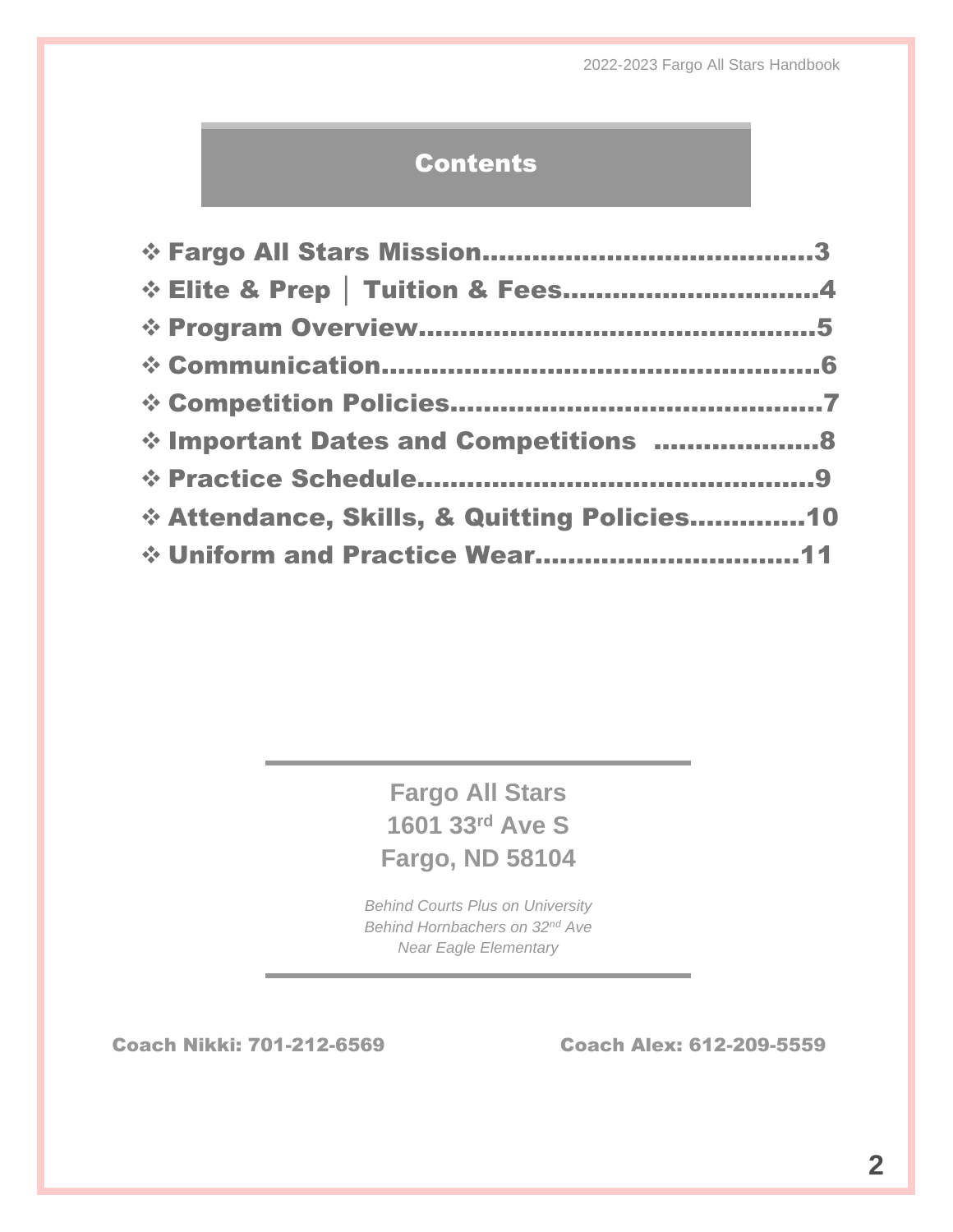2022-2023 Fargo All Stars Handbook

# **FARGO ALL STARS**

# Mission

#### *"An inclusive haven of relentless positivity."*

**Through inclusivity, double-goal coaching, and perseverance, we want to open the doors for athletes to pursue their goals and realize their limitless potential.** 

**The word Haven carries a connotation of safety and acceptance. At Fargo All Stars we want to intentionally grow a culture of family and belonging for our community. Where athletes of all backgrounds and abilities feel safe to pursue their goals and realize their limitless potential.** 

**We want everyone to be able to experience the team culture that Fargo All Stars provides, especially those who would otherwise be excluded or marginalized. By embracing diversity and carrying equity as a core value, we encourage confidence and personal growth in our culture.** 

**We want to embrace and intentionally create a culture of Double-Goal Coaching at Fargo All Stars. This is a culture where coaches, parents, and athletes work together to not only strive for the win, but also to encourage life lessons through sports. Double Goal Coaches believe that athletes are competitors, not just participants, and can build character through athletics with lessons that can be applied on and off the mat.**

**Perseverance is an integral part of success in life, especially while competing. Perseverance is defined as continued effort to do or achieve something despite difficulties, failure, or opposition. Making mistakes is a necessary part of learning. You are going to meet many roadblocks in life. However, having the ability and the strength to persevere through these difficulties will be what sets you apart and allows you to succeed.**

**While many skills are individually developed in all-star cheer, a routine cannot function without the collaboration and synchronization of an entire team. Athletes literally hold each other up and encourage each other while performing to complete team routines. This type of trust, dedication, and teamwork creates a committed family of athletes, families, and coaches.** 

#### **Goals:**

- **1. Provide a relentlessly positive environment and culture of double goal coaching.**
- **2. Create Triple Impact Competitors who value winning the game and succeeding in life.**
- **3. Create a team-oriented culture to create a family of trust and integrity.**
- **4. Provide a supportive outlet for all community youth to explore their limitless potential.**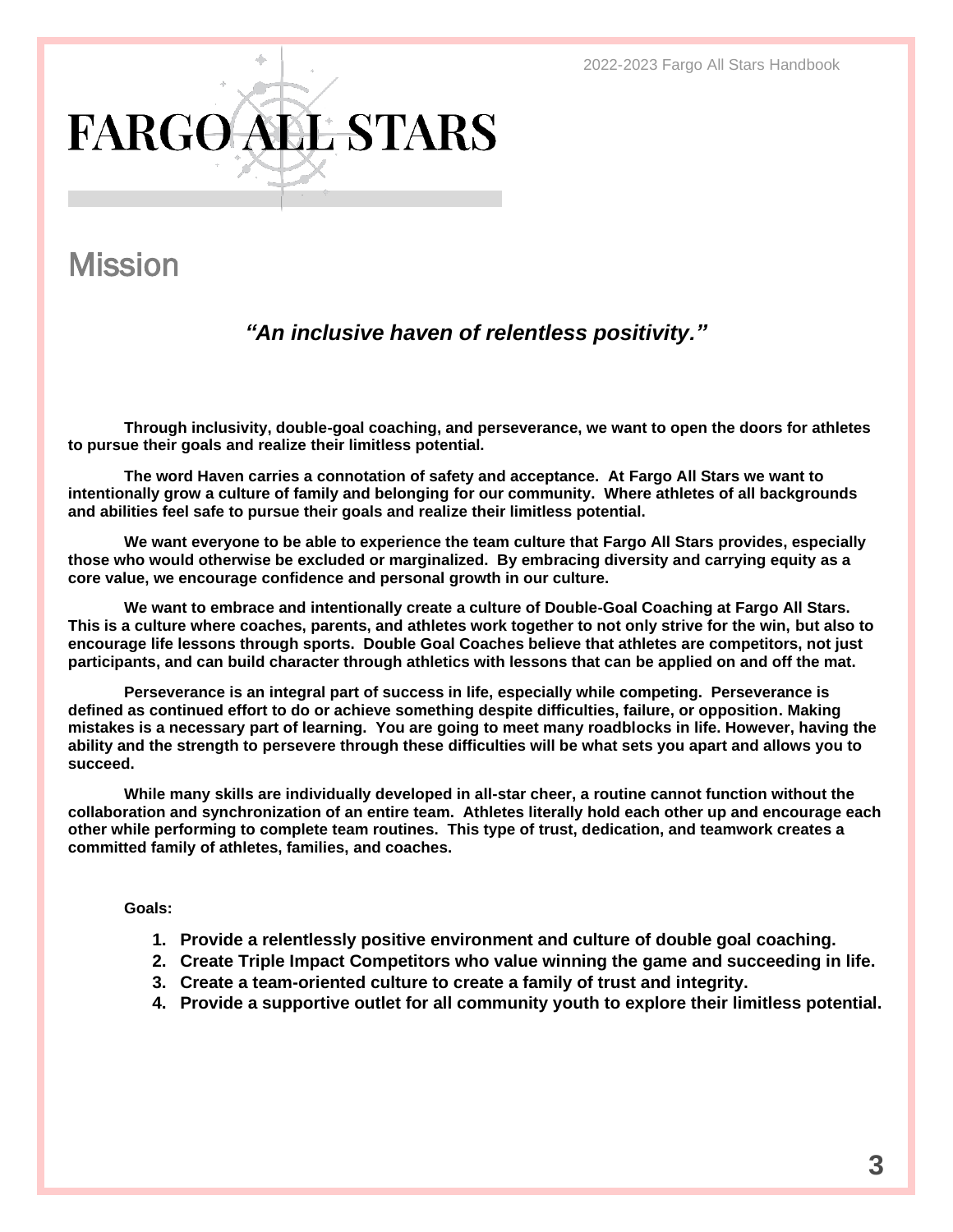2022-2023 Fargo All Stars Handbook

#### Full Season Teams Tuition & Fees

**Elite Monthly Tuition: \$125** *(due on the 1st of June-April)*

**\$475: Required Apparel** (15% discount when bought together)

Additional Fees

\$250 Uniform Top \$100 Jacket \$75 Uniform Bottom \$35 Practice Top 1 \$40 Mesh \$40 Practice Top 2 \$20 Bow

#### **\$1,200 Total Season Fees**

This includes all additional costs: competion fees, coaches fees, choreographer, and music.

Payment Schedule: June 15th (\$475 Uniform), August 15th (\$400), October 14th (\$400), January 16th (\$400)

#### **Prep Monthly Tuition: \$100** *(due on the 1st of June-April)*

|            | \$315: Required Apparel (15% discount when bought together) |                         |
|------------|-------------------------------------------------------------|-------------------------|
|            | \$200 Uniform Top                                           | \$100 Jacket *Optional* |
| Additional | \$75 Uniform Bottom                                         | \$35 Practice Top 1     |
| Fees       | \$20 Bow                                                    | \$40 Practice Top 2     |
|            |                                                             |                         |

#### **\$900 Total Season Fees**

This includes all additional costs: competion fees, coaches fees, choreographer, and music.

Payment Schedule: June 15th (\$315 Uniform), August 15th (\$300), October 14th (\$300), January 16th (\$300)

*\*Cheer Shoes will be purchased on an individual basis.* 

*\*Additional tumbling, stunting, and conditioning classes can be added for an additional fee.*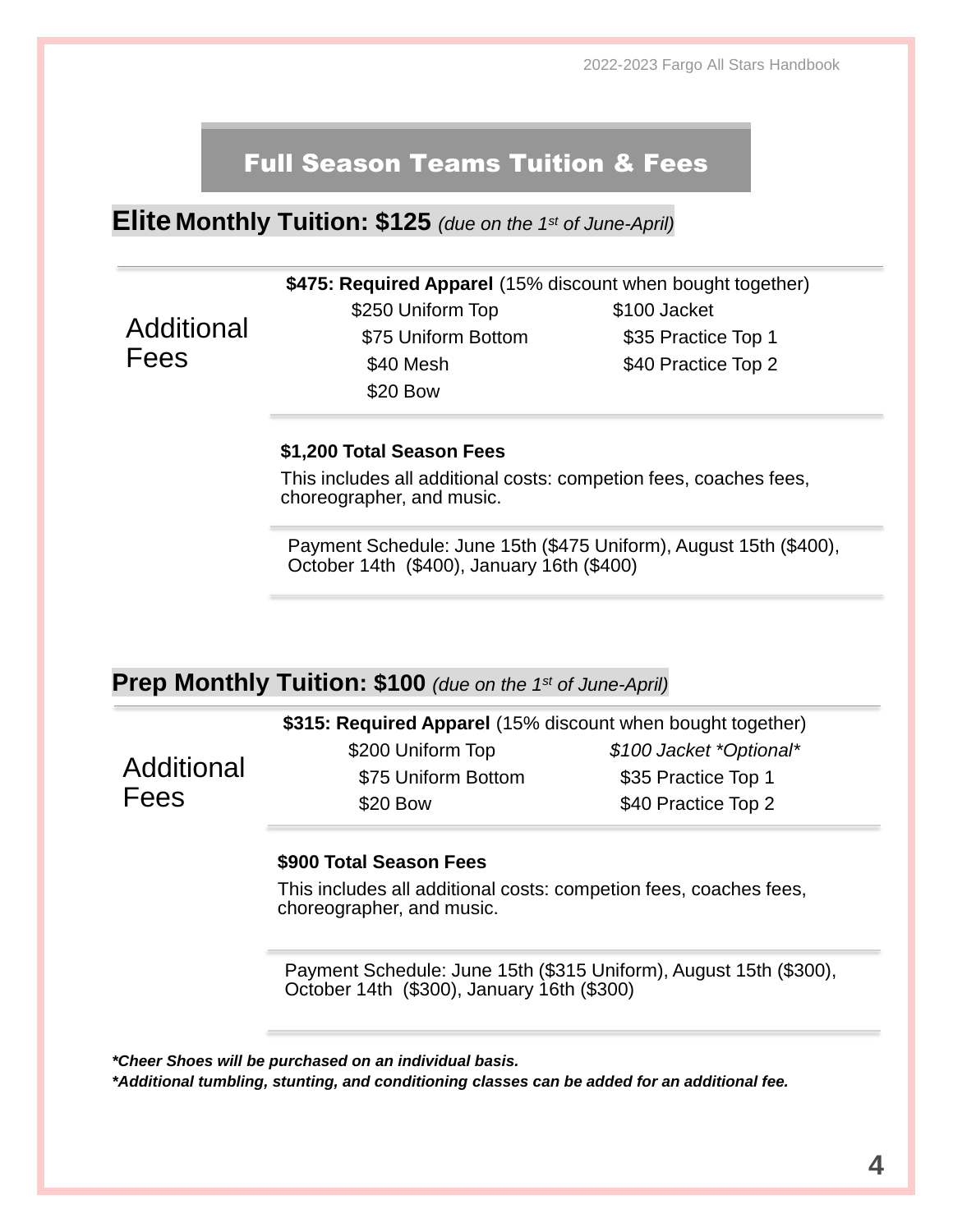# Program Overview

# Elite Teams

 $\overline{a}$ 

Elite All Star Cheer athletes practice as a team 3 hours per week with an additional 1 hour tumbling class per week. Athletes commit to a full season as a team and travel outside of the region to compete. Athletes compete a 2.5 minute routine.

# **Prep Teams**

Prep All Star Cheer athletes practice as a team for 2 hours per week with an additional 1 hour tumbling class per week. Athletes commit to a full season, competing a 2 -minute routine, and can attend competitions that require a hotel stay within the region.

# Novice Teams

Novice All Star Cheer athletes practice as a team for 1 hour per week with an additional 1 hour tumbling class per week from October-April. Athletes perform a 1.5 minute routine locally throughout their season and do not require any traveling outside of the Fargo-Moorhead area.

# FUN-damentals Camp

Fundamental All Star Cheer athletes practice for 1 hour per week during their camp session. Their last practice culminates in a parent's performance. This camp is perfect for athletes interested in a team setting, while not ready to commit to a full or half season of cheer.

# Classes: 50min weekly/ \$50 per month

Additional tumbling, stunting, and conditioning classes can be registered for monthly. There is a \$50 annual fee for all families.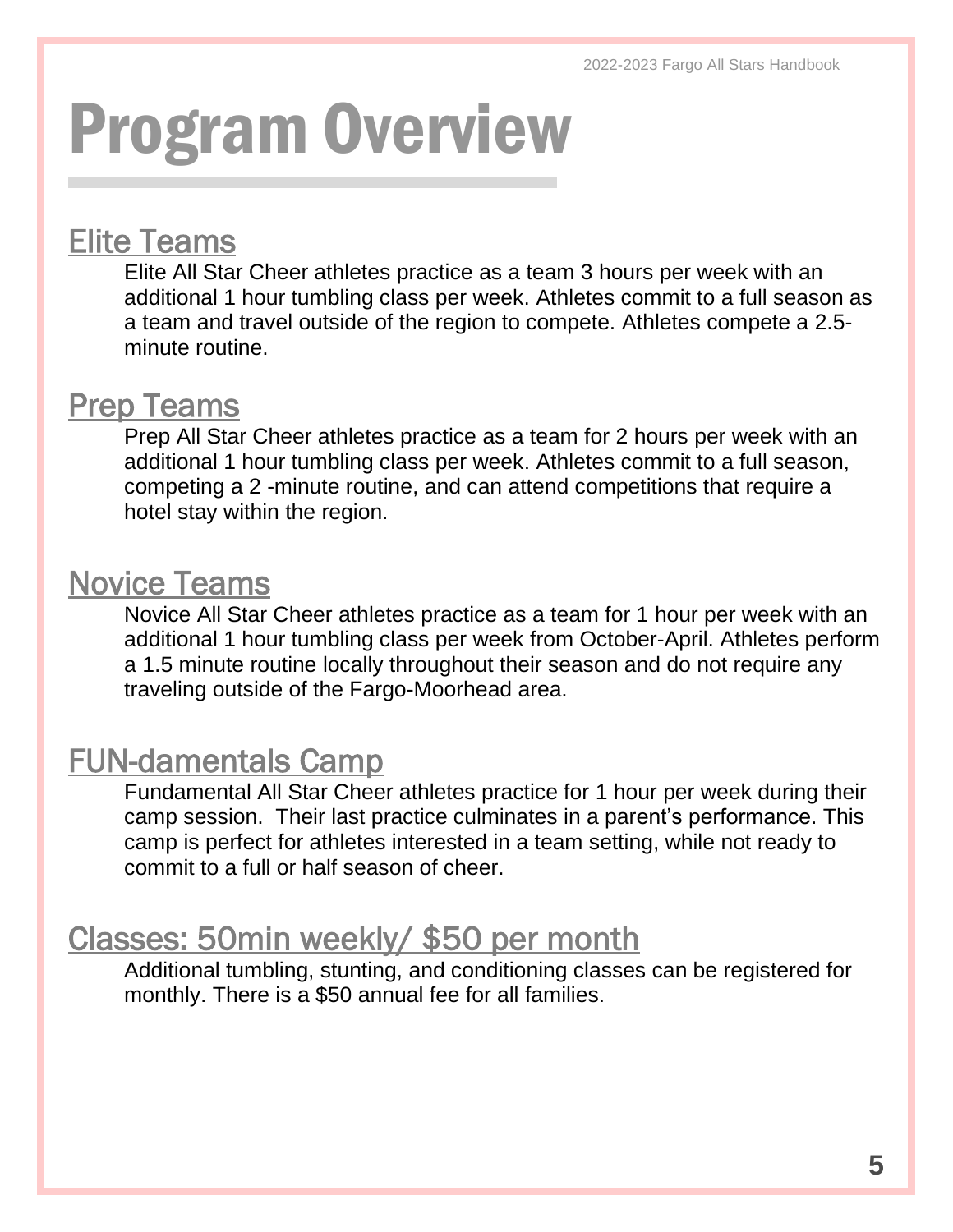#### Communication

"We believe communications should be prompt, transparent, and authentic."

# iClassPro e-blasts

- iClassPro will be utilized to send out important information.
- iClassPro will be utilized to send out competition/performance itineraries.
	- $\circ$  Tentative Itineraries will be sent out 7 days before the competition is set to take place.
	- o Any changes to the schedule made by the event host will be communicated as soon as possible
	- o Any changes to the itinerary will be sent out through an iClassPro Notification.

## Facebook Groups

- Private Team Facebook Groups
	- o These groups will used to share pictures, team specific information, and easy communication between team families.
	- $\circ$  This is a convenient form of communication for families to reach out to each other.

# Parent Questions & Concerns

- Please reach out directly to your coach on any questions regarding athlete specific progress and updates, tardiness or absences, team specific concerns, and team specific competition questions.
- Please reach out to Coach Nikki or Coach Alex with any questions or concerns that could not be resolved with your specific coach, or questions on financials and registration.
- Please allow for 24 hours for a reply and respect that coaching staff have families outside of the gym.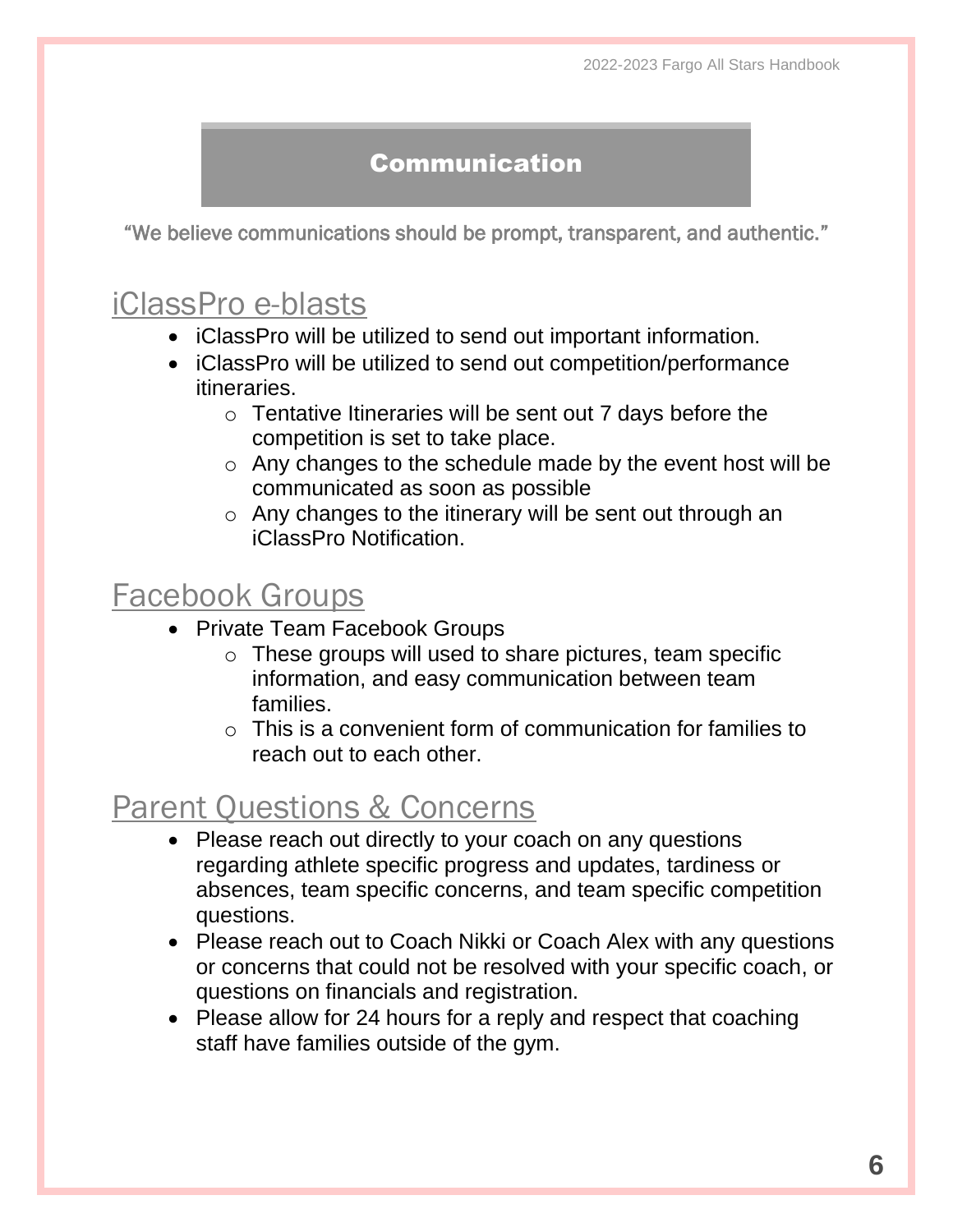#### Competition & Performance Policies

"Any time an athlete takes the mat in their uniform is a huge moment! Thank you for making it relentlessly positive, supportive, and exciting!"

- Please ensure that athletes are on time and fully ready at their team meet time.
- Hair and make-up details will be sent before the Athlete showcase in October.
- Elite Athletes must have their cover up jacket at each competition to unify our group and impact our presence at each competition.
- NO JEWELRY is allowed at competitions per safety regulations.
	- o Please note this for timing if getting new piercings, etc.
- FINGERNAILS must be trimmed to a safe length.
	- o Long nails, whether real or fake, will not be allowed due to the safety issues it causes and coaches will trim nails if necessary, for safety.
- Travel Accommodations are the responsibility of each family.
- At the competition, the priority for the athlete and the family of the athlete is that is the competition and the teams.
	- o Please wait to make plans with family/friends until you have a final schedule.
	- o Also note that teams will plan team bonding events sometimes as a fun way to bond and grow together at competitions.
- Please be mindful that swimming can have a negative impact on athletes' muscular endurance and rest prior to a competition.
	- o It is recommended that athletes do not swim and absolutely do not go into hot tubs until after they compete.
- Please block off FULL DAYS for all competitions.
	- o Plan on each competition taking the entire day from approximately 7AM-10PM as we do not receive schedules of performance times until the week before the events in most cases.
- At most competitions, all athletes are expected to be at each performance to cheer on their gym-mates and are expected to stay for their team's awards.
- **End of Season Event:** The end of season event for Elite teams will likely be fly meets. Please start budgeting and fundraising now as this is a required event for Elite Teams.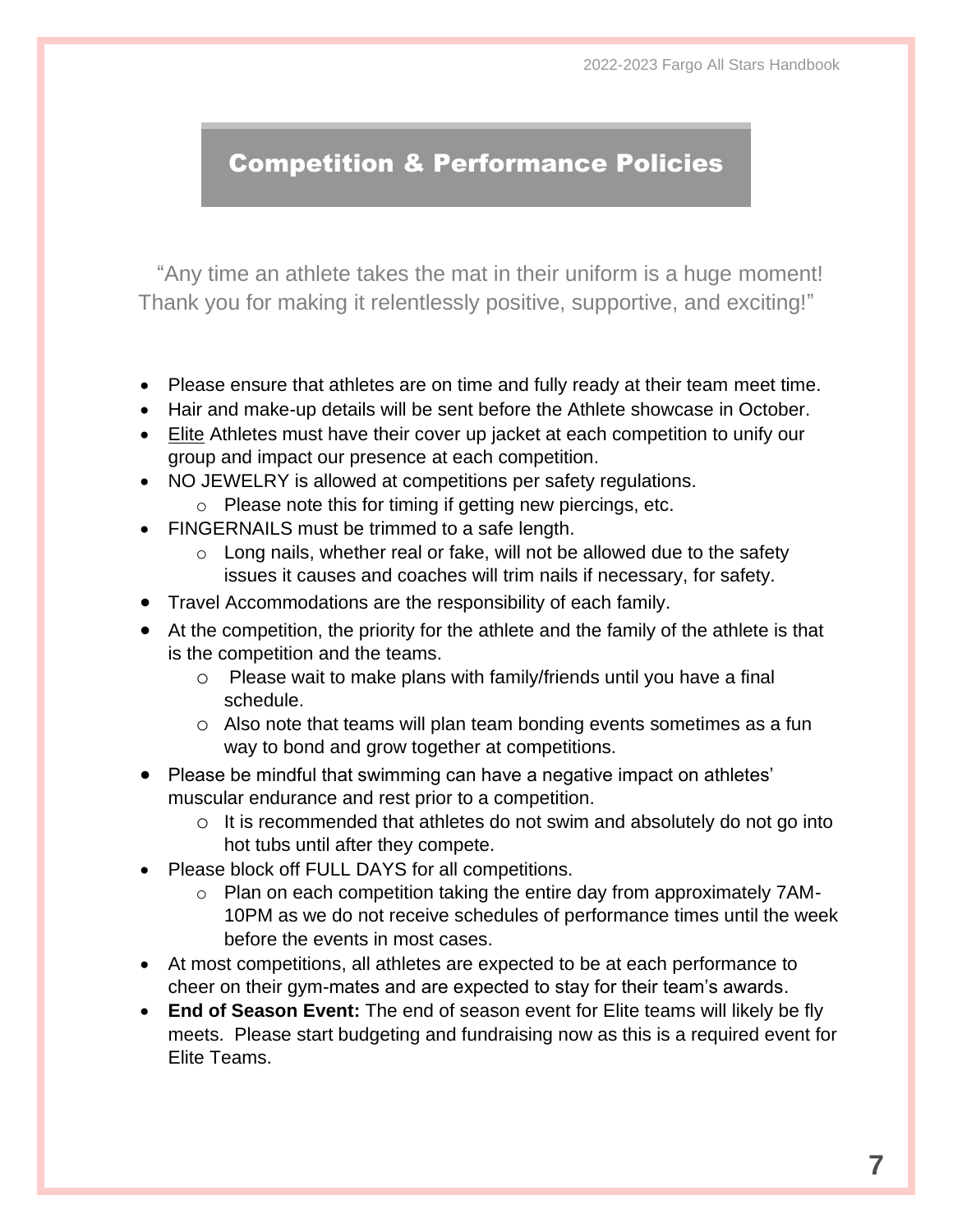## **All Teams**

| <b>Important Dates</b> | August 1st-4th       | <b>Choreography Camp</b>           |
|------------------------|----------------------|------------------------------------|
|                        | October 14th-15th    | <b>Showcase Camp</b>               |
|                        | October 29th         | <b>Season Premiere Showcase</b>    |
|                        | November 12th        | <b>Davies Extravaganza</b>         |
|                        | December 10th        | <b>West Fargo Showcase</b>         |
|                        | January 14th         | <b>Best of the Midwest</b>         |
|                        | <b>February 11th</b> | <b>West Fargo Showcase</b>         |
|                        | <b>March TBD</b>     | <b>Spirit of Fargo</b>             |
|                        | April 16th           | <b>Grand Finale</b>                |
|                        | April 25th           | <b>Buddy Day</b>                   |
|                        | April 27th           | <b>Last Day of Teams' Practice</b> |
|                        | April 28th           | <b>To the Moon Banquet</b>         |
|                        |                      |                                    |

*\*All dates are subject to change*

### **North Stars and Mini Moons (Elite Teams)**

| <b>Competition</b> | January 14th       | Best of the Midwest (Fargo, ND)                   |
|--------------------|--------------------|---------------------------------------------------|
| <b>Schedule</b>    | January 20th-22nd  | <b>Grand Nationals (Kansas City, MO)</b>          |
|                    | January 29th       | <b>Valentine's Classic (Sioux Falls, SD)</b>      |
|                    | February 24th-26th | <b>WOW Factor (Minneapolis, MN)</b>               |
|                    | March 25th         | Rumble in the Jungle (Brookings, SD)              |
|                    | <b>April 2nd</b>   | <b>Battle of the Midwest (Countil Bluffs, IA)</b> |
|                    | April 21st-23rd    | All Star Worlds (Orlando, FL)                     |
|                    |                    |                                                   |

### **Solar Flares & Lil' Dippers (Prep Teams)**

| <b>Competition</b> | January 14th                                    | Best of the Midwest (Fargo, ND)              |
|--------------------|-------------------------------------------------|----------------------------------------------|
| <b>Schedule</b>    | January 29th                                    | <b>Valentine's Classic (Sioux Falls, SD)</b> |
|                    | February 24th-26th WOW Factor (Minneapolis, MN) |                                              |
|                    | March 25th                                      | Rumble in the Jungle (Brookings, SD)         |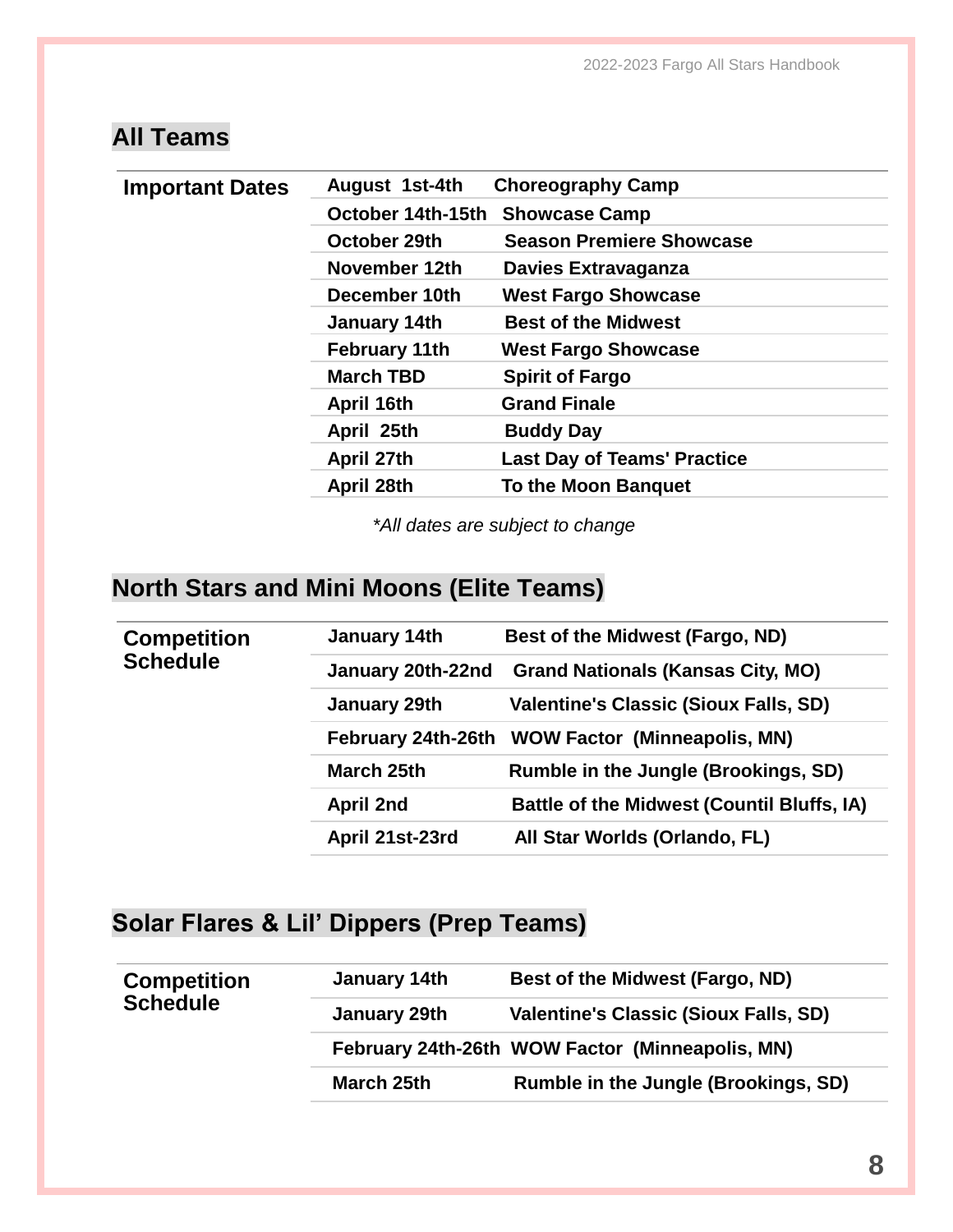#### Practice Schedule & Breaks

| <b>Ursa Major</b>                 | June 1st-August 5th: TBD                             |  |
|-----------------------------------|------------------------------------------------------|--|
| (Open)                            | August 15th- April 30th: TBD                         |  |
| <b>North Stars</b>                | June 1st-August 5th: Tuesday & Thursday 5:30-7:00    |  |
| (Elite)                           | August 15th-April 30th: Tuesday & Thursday 7:00-8:30 |  |
| <b>Mini Moons</b>                 | June 1st-August 5th: Tuesday & Thursday 5:30-7:00    |  |
| (Elite)                           | August 15th-April 30th: Tuesday & Thursday 5:30-7:00 |  |
| <b>Solar Flares</b>               | June 1st-August 5th: Tuesday & Thursday 5:30-6:30    |  |
| (Prep)                            | August 15th-April 30th: Tuesday & Thursday 7:00-8:00 |  |
| <b>Lil' Dippers</b>               | June 1st-August 5th: Tuesday & Thursday 5:30-6:30    |  |
| (Prep)                            | August 15th-April 30th: Tuesday & Thursday 6:00-7:00 |  |
| <b>Shooting Stars</b><br>(Novice) | October 1st-April 30th: Monday 7:00-8:00             |  |

**FUN-damentals Febraury 6th-April 15th** Monday 6:00-7:00

*(Camp)*

**No Practice May 27th- May 31st** Memorial Day Break **July 1st-10th** Independence Day Break **August 8th-14th** Summer Break **September 2nd-5th** Labor Day **November 23rd-27th** Fall Break **December 22nd- January 2nd** Christmas Break **March 16-19th** Spring Break **April 18-20th No Team Practice** (Only Elite Teams Practice)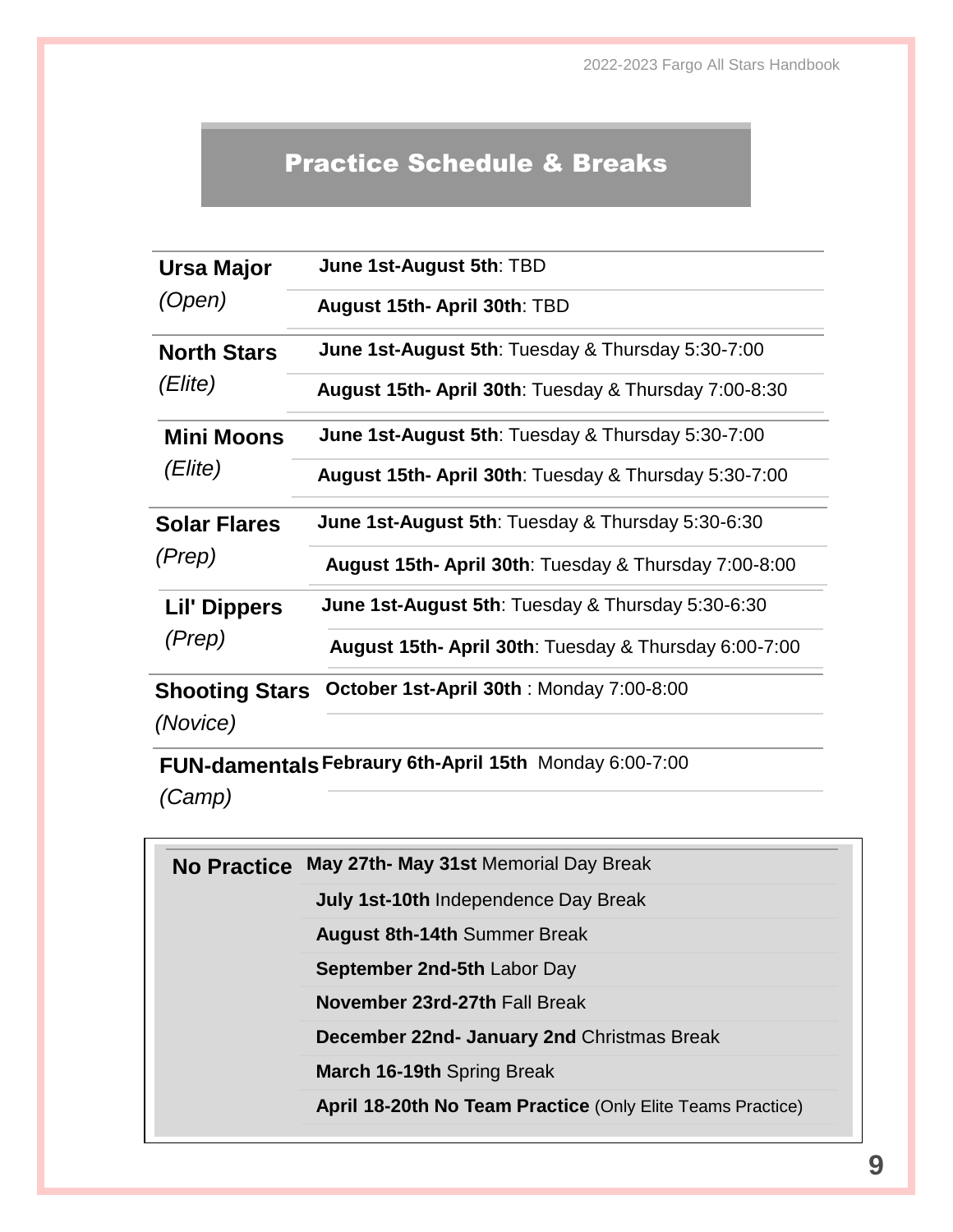#### Policies

#### Practice Policies

- **Inclement Weather:** If we have to cancel due to weather, we will do our best to reschedule for the weekend immediately following the closure. You will know by noon if practices are cancelled due to weather.
- **Practice Wear:** Practice wear will be required at every practice.
- **Practice is Mandatory:** Practice are 100% mandatory. There are ample breaks provided throughout the season for athletes to recover and relax their bodies. The team *literally* cannot practice without everyone present. Frequent absences or tardiness may result in removal from the team, loss of position, or removal for a competition. **Athletes are required to be at all practices 2 weeks leading up to a competition, or a replacement athlete may take their spot at the competition.**
- **Choreography camp is mandatory for Prep & Elite Teams. Athletes cannot miss choreography camp for any reason.**

#### Skill Policies

- **Maintaining Skills:** Athletes will be expected to maintain the skills that they showed at placements that placed them on their team.
- **Lost Skills:** While mental blocks and lost skills happen, it is important that we address them as an athlete, coach, parent team. Coaches will immediately communicate with parents and the athlete will be required to enroll in an additional class and private lesson per week. If the skill is not corrected within a month, the athlete's support team will work together to decide if that team and level is the right fit for the athlete for the remainder of the season.

#### Quitting Policy

• **Quitting**: When you register for a team, you are committing to a full season. Your choice to quit impacts an entire family of athletes. No refunds will be given and a final pull will be applied to all outstanding accounts.

#### Fundraising Policy

• There will be group and individual fundraising provided through the non-profit. Fundraising guidelines will be provided for each fundraiser.